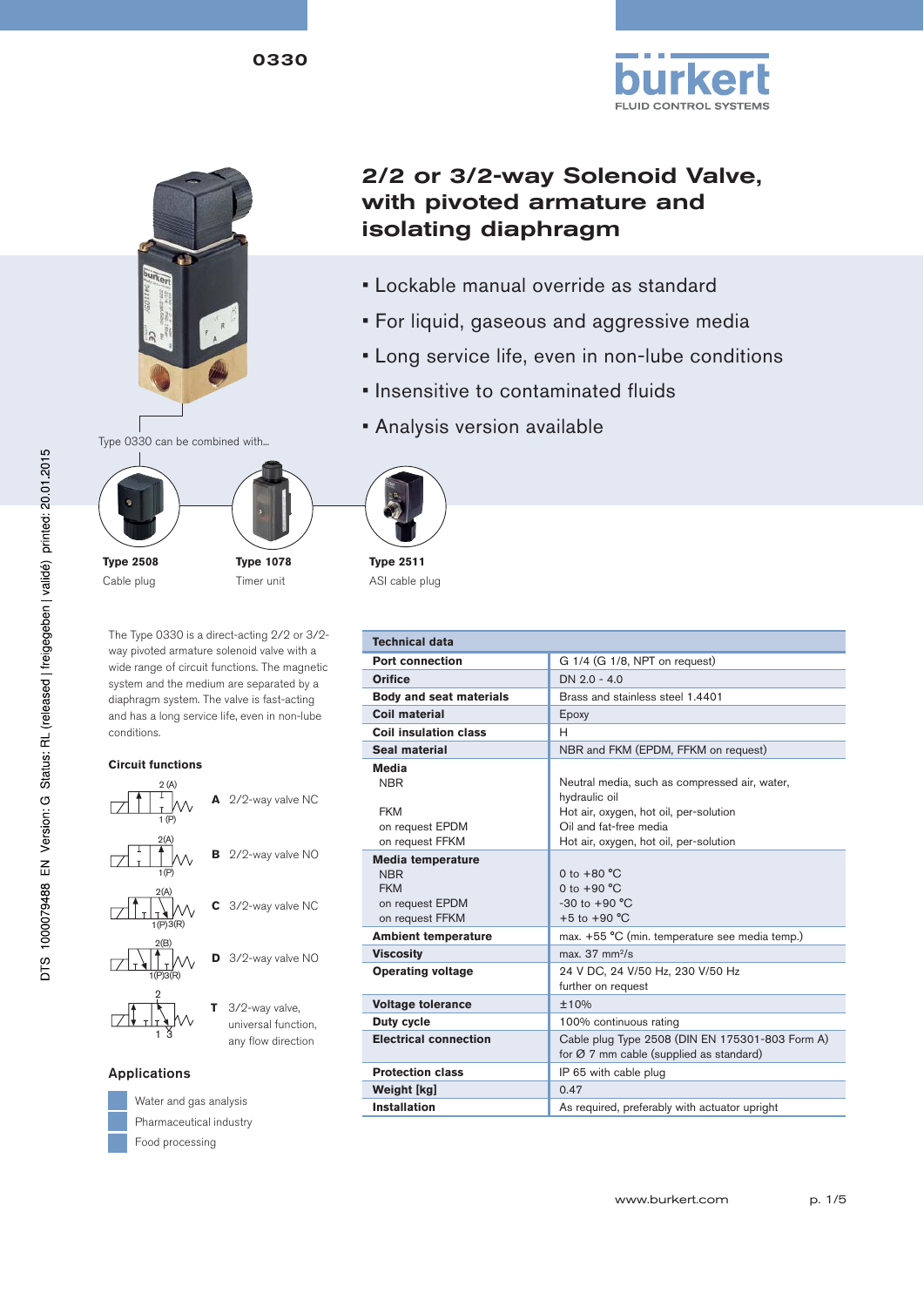

#### Technical data, cont.

|         | <b>Orifice Power ratings</b> |             |     |                                                   |  |  |  |  |  |
|---------|------------------------------|-------------|-----|---------------------------------------------------|--|--|--|--|--|
| [mm]    | Inrush $AC$<br><b>IVAI</b>   | <b>IVAI</b> | [W] | Hold AC (hot coil) Hot/cold coil DC<br><b>IMI</b> |  |  |  |  |  |
| $2 - 4$ | 30                           | 15          | 8   | 8/11                                              |  |  |  |  |  |

#### Power ratings The Community Response times

| <b>Orifice</b> | <b>Response times</b> |          |                                                            |           |  |  |  |  |  |
|----------------|-----------------------|----------|------------------------------------------------------------|-----------|--|--|--|--|--|
| [mm]           | AC.                   |          | DC.<br>Opening [ms] Closing [ms] Opening [ms] Closing [ms] |           |  |  |  |  |  |
| $2 - 4$        | $8 - 15$              | $8 - 15$ | $10 - 20$                                                  | $10 - 20$ |  |  |  |  |  |

**Response times [ms]:**  Measured at valve outlet at 6 bar and +20 °C

Opening: pressure build-up 0 to 90%, closing: pressure relief 100 to 10%

#### Materials

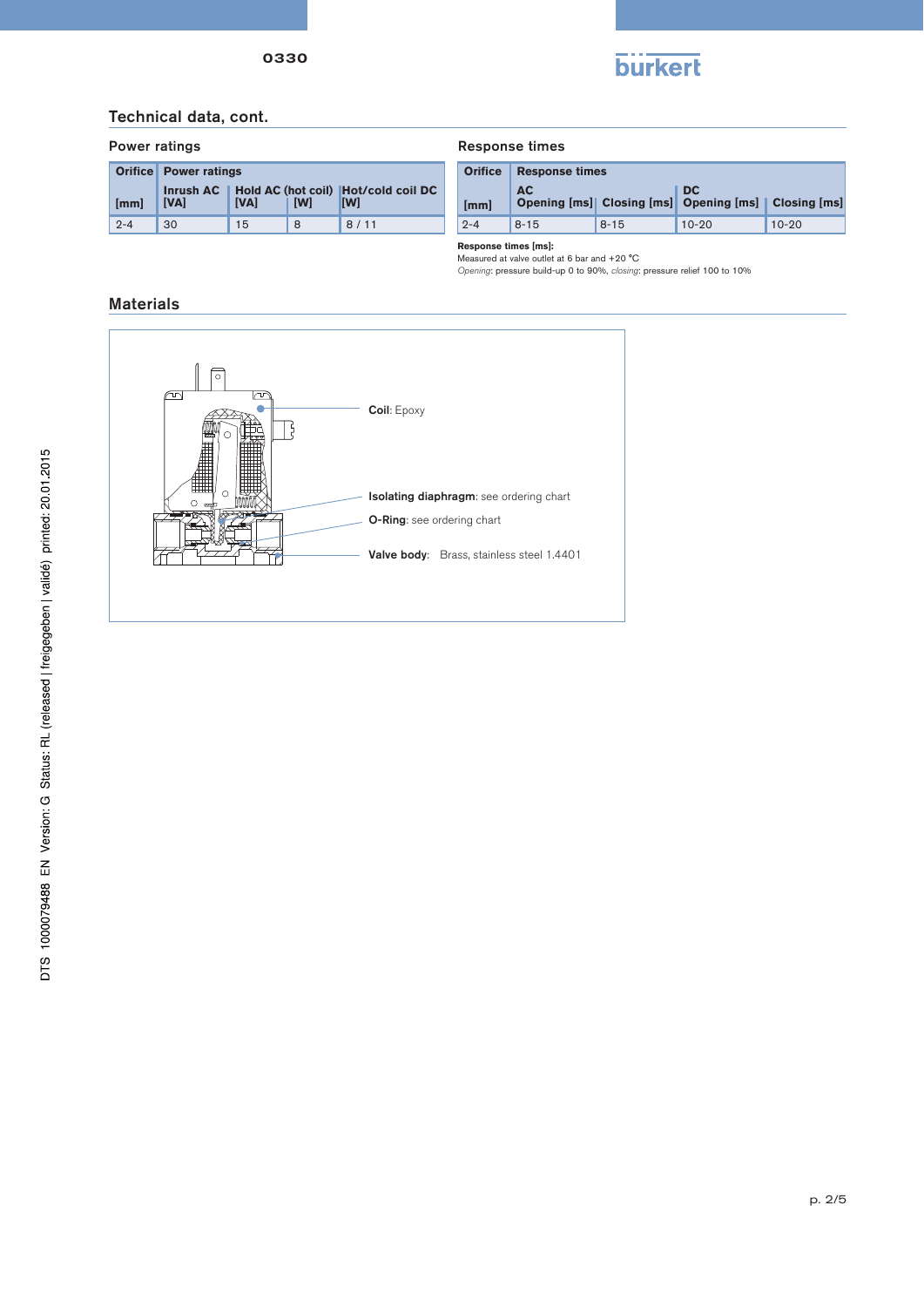

#### Ordering chart for valves (other versions on request)

Brass or stainless steel body, seal material NBR or FKM, manual override and cable plug included

|                                           |                                     |              | <b>Kv</b> value<br>water $[m^3/h]$ <sup>1), 4)</sup> |                    |                            |                  | Item no. per voltage/frequency [V/Hz] |         |         |  |  |  |
|-------------------------------------------|-------------------------------------|--------------|------------------------------------------------------|--------------------|----------------------------|------------------|---------------------------------------|---------|---------|--|--|--|
| Circuit<br>function                       | Port<br>connection<br>threaded port | Orifice [mm] | <b>DC</b>                                            | $\alpha$           | Pressure<br>range [bar] 2) | Seal<br>material | 024/DC                                | 024/50  | 230/50  |  |  |  |
| $\mathsf{A}$ 2/2-way valve NC $3)$        | <b>Brass body</b>                   |              |                                                      |                    |                            |                  |                                       |         |         |  |  |  |
| 2(A)                                      | G 1/4                               | 3.0          | 0.14                                                 | 0.18               | $0 - 10$                   | <b>FKM</b>       | 020 293                               | 022 883 | 124 909 |  |  |  |
| T                                         |                                     |              |                                                      |                    |                            | <b>NBR</b>       | 020 294                               | 086 553 | 024 902 |  |  |  |
| 1(P)                                      |                                     | 4.0          | 0.17                                                 | 0.23               | $0 - 5$                    | <b>FKM</b>       | 024 019                               | 025 246 | 124 912 |  |  |  |
|                                           |                                     |              |                                                      |                    |                            | <b>NBR</b>       | 025 084                               |         | 046 007 |  |  |  |
|                                           | <b>Stainless steel body</b>         |              |                                                      |                    |                            |                  |                                       |         |         |  |  |  |
|                                           | G 1/4                               | 3.0          | 0.14                                                 | 0.18               | $0 - 10$                   | <b>FKM</b>       | 020 292                               | 023 984 | 024 563 |  |  |  |
|                                           |                                     | 4.0          | 0.17                                                 | 0.23               | $0 - 5$                    |                  | 018 276                               | 018 857 | 020 873 |  |  |  |
| $B$ 2/2-way valve NO $3)$                 | <b>Brass body</b>                   |              |                                                      |                    |                            |                  |                                       |         |         |  |  |  |
| 2(A)                                      | G <sub>1/4</sub>                    | 3.0          | 0.14                                                 | 0.18               | $0 - 10$                   | <b>FKM</b>       | 141 917                               | 130 146 | 141 919 |  |  |  |
|                                           |                                     | 4.0          | 0.17                                                 | 0.23               | $0 - 5$                    |                  | 141 920                               | 141 921 | 141 923 |  |  |  |
| 1(P)                                      | <b>Stainless steel body</b>         |              |                                                      |                    |                            |                  |                                       |         |         |  |  |  |
|                                           | G 1/4                               | 3.0          | 0.14                                                 | 0.18               | $0 - 10$                   | <b>FKM</b>       | 141 928                               | 141 929 | 141 931 |  |  |  |
|                                           |                                     | 4.0          | 0.17                                                 | 0.23               | $0 - 5$                    |                  | 141 932                               | 141 933 | 141 935 |  |  |  |
| C 3/2-way valve NC                        | <b>Brass body</b>                   |              |                                                      |                    |                            |                  |                                       |         |         |  |  |  |
| 2(A)                                      | G 1/4                               | 2.0          | 0.08                                                 | 0.11               | $0 - 16$                   | <b>NBR</b>       | 041 103                               | 042 129 | 041 105 |  |  |  |
|                                           |                                     | 3.0          | 0.14                                                 | 0.18               | $0 - 10$                   |                  | 041 107                               | 041 108 | 041 116 |  |  |  |
| 1(P)3(R)                                  |                                     | 4.0          | 0.17                                                 | 0.23               | $0 - 5$                    |                  | 042 218                               | 042 695 | 042 329 |  |  |  |
|                                           | <b>Stainless steel body</b>         |              |                                                      |                    |                            |                  |                                       |         |         |  |  |  |
|                                           | G 1/4                               | 3.0          | 0.14                                                 | 0.18               | $0 - 10$                   | <b>FKM</b>       | 052 344                               | 045 024 | 052 059 |  |  |  |
|                                           |                                     | 4.0          | 0.17                                                 | 0.23               | $0 - 5$                    |                  | 050 483                               | 043 324 | 050 979 |  |  |  |
| D 3/2-way valve NO                        | <b>Brass body</b>                   |              |                                                      |                    |                            |                  |                                       |         |         |  |  |  |
|                                           | G 1/4                               | 2.0          | 0.08                                                 | 0.11               | $0 - 16$                   | <b>NBR</b>       | 056 984                               | 041 858 | 041 137 |  |  |  |
|                                           |                                     | 3.0          | 0.14                                                 | 0.18               | $0 - 10$                   |                  | 041 139                               | 041 141 | 041 147 |  |  |  |
| 1(P)3(R)                                  |                                     | 4.0          | 0.17                                                 | 0.23               | $0 - 5$                    |                  | 043 129                               | 042 696 | 042 903 |  |  |  |
| $T$ 3/2-way valve,                        | <b>Brass body</b>                   |              |                                                      |                    |                            |                  |                                       |         |         |  |  |  |
| universal function,<br>any flow direction | G <sub>1/4</sub>                    | 2.0          | 0.08                                                 | 0.11               | $0 - 12$                   | <b>FKM</b>       | 124 922                               | 138 316 | 124 925 |  |  |  |
|                                           |                                     | 3.0          | 0.14                                                 | 0.18               | $0 - 8$                    |                  | 124 927                               | 124 928 | 124 930 |  |  |  |
|                                           | <b>Stainless steel body</b>         |              |                                                      |                    |                            |                  |                                       |         |         |  |  |  |
|                                           | G 1/4                               | 2.0          | 0.08                                                 | 0.11               | $0 - 12$                   | <b>FKM</b>       | 124 932                               | 124 933 | 124 935 |  |  |  |
|                                           |                                     | 3.0          | 0.14                                                 | 0.18               | $0 - 8$                    |                  | 124 937                               | 124 938 | 124 940 |  |  |  |
| Vacuum version                            |                                     |              |                                                      |                    |                            |                  |                                       |         |         |  |  |  |
| C 3/2-way valve NC                        | <b>Brass body</b>                   |              |                                                      |                    |                            |                  |                                       |         |         |  |  |  |
|                                           | G 1/4                               | 3.0          | 0.14                                                 | 0.18               | Vac. - 6                   | <b>NBR</b>       | 043 894                               | 046 815 |         |  |  |  |
| P <sub>R</sub>                            |                                     | 4.0          | 0.17                                                 | 0.23               | Vac. -3                    |                  | 044 302                               |         | 042 879 |  |  |  |
| D 3/2-way valve NO                        | <b>Brass body</b>                   |              |                                                      |                    |                            |                  |                                       |         |         |  |  |  |
|                                           | G 1/4                               | 4.0          | 0.17                                                 | 0.23               | Vac. -3                    | <b>NBR</b>       | 052 680                               | 059 646 | 053 785 |  |  |  |
|                                           |                                     |              | $H0 + 2)$ D <sub>ro</sub>                            | ouro doto [bor]: O |                            |                  |                                       |         |         |  |  |  |

 $1)$  Measured at +20 °C, 1 bar<sup>2)</sup> pressure at valve inlet and free outlet.  $2)$  Pressure data [bar]: Overpressure with respect to atmospheric pressure

<sup>3)</sup> The listed Item no. and circuit functions have a valve body with a straight through channel (var. code AF02) <sup>4)</sup> In DC-versions with orifice 3.0 and 4.0 the orifice diameter is reduced by about 0,5mm.

**Further versions on request** 

Approvals

Explosion protection (Type 780), ATEX, UL, UR, FM - Ex Div. 1



Non-standard voltages

Materials

Seal materials EPDM, FFKM







Impulse version, optical or electrical position feedback (type 1060), further device combinations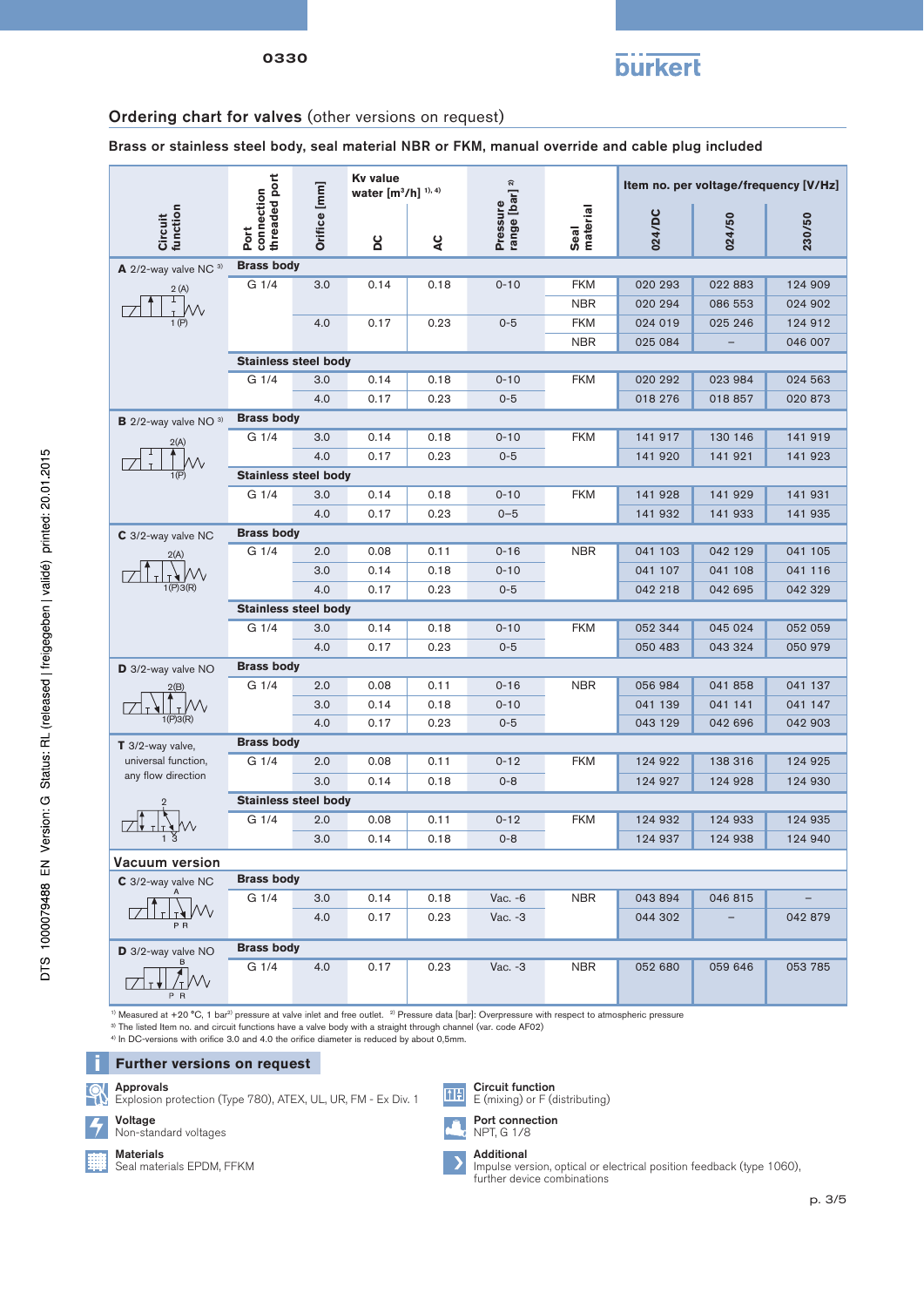

# Technical data – Analysis version

0330

| <b>Analysis version</b>                  | Media flowing through is not contaminated, for pure<br>media                                                                          |
|------------------------------------------|---------------------------------------------------------------------------------------------------------------------------------------|
| Carbon residue threshold                 | $< 0.2$ mg/dm <sup>2</sup>                                                                                                            |
| Permissable leakage rate<br><b>Media</b> | $10^{-4}$ mbar $\sqrt{\sec}$<br>• neutral / aggressive Media, which do not attack the<br>body and seal material<br>• technical vacuum |
| <b>Electrical connection</b>             | Tag connector acc. to DIN EN 175301-803 A<br>(previously DIN43650) for cable plug Type 2508<br>(see accessories)                      |
| <b>Mounting instruction</b>              | No oil, fat or silicon used whatsoever in mounting                                                                                    |

Solenoid valve for higher requirements

This version is particularly suitable for switching from extremely pure gaseous and liquid media. All contaminated parts are subjected to additional purification processes, so that the media is not under any circumstances contaminated. The assembly takes place under cleanroom conditions.

Tightness tested on helium leak detector, 10-4 mbar I/sec.

### Ordering chart for valves, analysis and vacuum version (other versions on request)

Stainless steel body, seal material FKM or NBR, manual override and without cable plug (see Accessories)

|                                             |                                     |              | Ky value water<br>$[m^3/h]$ <sup>1) 4)</sup> |      | <b>Pressure</b><br>range $[bar]^{2)}$ |               | Item no. per voltage/frequency<br>[V/Hz] |                   |         |  |  |
|---------------------------------------------|-------------------------------------|--------------|----------------------------------------------|------|---------------------------------------|---------------|------------------------------------------|-------------------|---------|--|--|
| Circuit function                            | threaded port<br>Port<br>connection | Orifice [mm] | ပိ                                           | 2    | $\overline{1}$                        | Seal material | 024/DC                                   | 024/50            | 230/50  |  |  |
| Analysis version                            |                                     |              |                                              |      |                                       |               |                                          |                   |         |  |  |
| $\mathbf{A}$ 2/2-way valve NC <sup>3)</sup> | <b>Stainless steel body</b>         |              |                                              |      |                                       |               |                                          |                   |         |  |  |
| $\overline{A}$                              | G 1/4                               | 2.0          | 0.08                                         | 0.11 | Vac. - 10                             | <b>FKM</b>    | 137 839                                  |                   | 137842  |  |  |
| W                                           |                                     | 3.0          | 0.14                                         | 0.18 | Vac. - 6                              |               | 137 843                                  | $\qquad \qquad -$ | 137846  |  |  |
| P                                           |                                     | 4.0          | 0.17                                         | 0.23 | Vac. $-3$                             |               | 122 101                                  | -                 | 137849  |  |  |
| T 3/2-way valve, universal                  | <b>Stainless steel body</b>         |              |                                              |      |                                       |               |                                          |                   |         |  |  |
| function, any flow direction                | G 1/4                               | 2.0          | 0.08                                         | 0.11 | Vac. - 8                              | <b>FKM</b>    | 137 850                                  | -                 | 137 854 |  |  |
|                                             |                                     | 3.0          | 0.14                                         | 0.18 | Vac. -5                               | <b>FKM</b>    | 137 855                                  | $\qquad \qquad -$ | 137858  |  |  |
|                                             |                                     | 4.0          | 0.17                                         | 0.23 | Vac. $-3$                             | <b>FKM</b>    | 137859                                   | -                 | 137 862 |  |  |

<sup>1)</sup> Measured at +20 °C, 1 bar<sup>2)</sup> pressure at valve inlet and free outlet. <sup>2)</sup> Pressure data [bar]: Overpressure with respect to atmospheric pressure  $^{\rm 3)}$ The listed item nos. have a valve body with straight through channel  $^{\rm 4)}$ In DC-versions with orifice 3.0 and 4.0 the orifice diameter is reduced by about 0.5mm.

**Please note** that the cable plug has to be ordered separately, see Accessories on next page and separate datasheet for Type 2508.

#### Other circuit functions

The valves are fitted with different springs. When used in other circuit functions the permissable operating pressure changes acc. to the following table.

| <b>Circuit</b> | Max. operating pressure [bar] for valve use in other circuit functions |     |     |     |     |                |     |                  |     |    |                |                  |                |     |                |     |          |                |
|----------------|------------------------------------------------------------------------|-----|-----|-----|-----|----------------|-----|------------------|-----|----|----------------|------------------|----------------|-----|----------------|-----|----------|----------------|
| function       | Orifice 2                                                              |     |     |     |     |                |     | <b>Orifice 3</b> |     |    |                | <b>Orifice 4</b> |                |     |                |     |          |                |
|                | A                                                                      | B   | С   | D   | Е   | F              | A   | в                | C   | D  | Е              | F                | A              | B   | С              | D   | Е        | E              |
| C              | 16                                                                     | 1.5 | 16  | 1.5 | 1.5 | 16             | 10  |                  | 10  |    |                | 10               | 5              | 0.8 | 5              | 0.8 | 0.8      | 5              |
| D              | 4                                                                      | 26  | 4.5 | 16  | 4   | $\overline{4}$ | 2.5 | 10               | 2.5 | 10 | $\overline{2}$ | 3                | $\overline{2}$ | 5   | $\overline{2}$ | 5   | $\Omega$ | $\overline{2}$ |
|                | 8                                                                      | 8   | 10  | 10  | 10  | 8              | 6   | 6                | 6   | 6  | 6              | 6                | 3              | 3   | 3              | 3   | 3        | 3              |